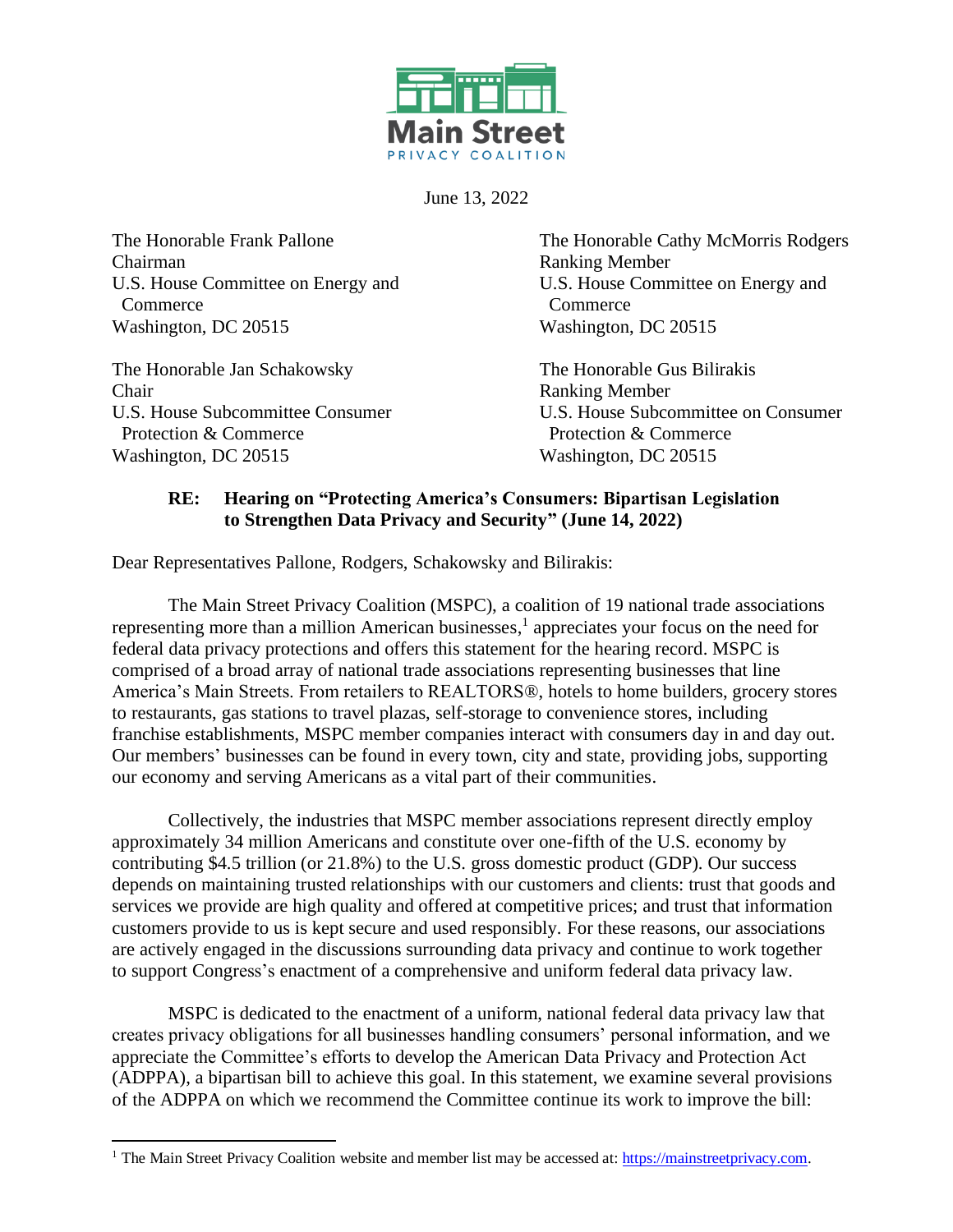Main Street Privacy Coalition June 13, 2022 Page 2

**1. Preemption of State Law**: We appreciate the bipartisan effort to develop a uniform, preemptive federal privacy bill that would set a national standard for consumer privacy protections. If enacted, such a privacy law would aid consumers and businesses alike by ensuring consumer privacy protections are the same regardless of the State in which a consumer resides or a business is located. This is necessary because the increasing patchwork of newly enacted state privacy laws threatens the ability to provide comprehensive and uniform privacy protections to Americans. For this reason, MSPC has long supported federal privacy bills that would establish a uniform national privacy framework to cover all businesses handling consumers' personal data. Despite the drafters best intentions to achieve this goal, we are concerned that the ADPPA's current preemption provision is unlikely to withstand legal challenges to its intended effect, potentially leaving States free to maintain or adopt different privacy laws that leave consumers with different rights depending on where they live and saddle Main Street businesses with compliance burdens going beyond the federal standard. We therefore urge you to examine the key Supreme Court rulings on federal preemption of state laws and adopt the type of preemption provision in the ADPPA that the Court has consistently found sufficient for Congress to establish a preemptive federal law. Improving the ADPPA to clarify Congressional intent to preempt state laws by using the language the Supreme Court upholds would make it much more likely to achieve its primary goal of creating a uniform, national privacy law for Americans.

**2. Private Rights of Action**: We understand the current bipartisan agreement regarding private rights of action is one the sponsors believe is necessary to advance a privacy bill that can pass Congress. Many businesses, however, are wary of allowing individuals to file lawsuits to enforce a privacy law. Our members share those concerns, which predominantly stem from the technical complexity involved in achieving mistake-free compliance with data privacy laws and from Main Street's experience with large volumes of questionable legal claims that proliferated under other areas of the law. Additionally, we urge Committee members to consider that, taking into account the Act's many exemptions (discussed further in point 3 below), private rights of action will be disproportionately used against, and significantly impact, Main Street businesses compared to other businesses. All too often, potential litigants are able to exploit the Main Street businesses' realization that obtaining legal representation and defending against an alleged claim under a complex federal law is expensive. Those costs can lead Main Street businesses to agree to settlements of even non-meritorious claims simply to avoid litigation, which has the compounding effects of making it more difficult for them to cover their expenses and consequently costing Americans their jobs. In addition, due to the complexity of achieving compliance, our preference would be for the Committee to adopt an enforcement approach similar to what state privacy laws have adopted as the most effective way to drive compliance with privacy laws: exclusive government agency enforcement against businesses after a 30- or 60-day cure period following agency notice of non-compliance.

**3. Exemptions for Service Providers and Financial Services Companies**: We appreciate that the Committee has not resorted to reliance on private contracts to create legal obligations between parties because businesses vary greatly in size and bargaining power. However, we remain concerned that nationwide and global service providers, as defined and covered in the ADPPA, do not have equivalent privacy requirements to those applying to even the smallest of Main Street businesses. To protect Americans' privacy comprehensively, federal data privacy legislation, including the ADPPA, should ensure that all industry sectors are covered by the bill's requirements in order to avoid privacy loopholes that can leave consumers unprotected when their personal data is handled by a range of businesses. However, service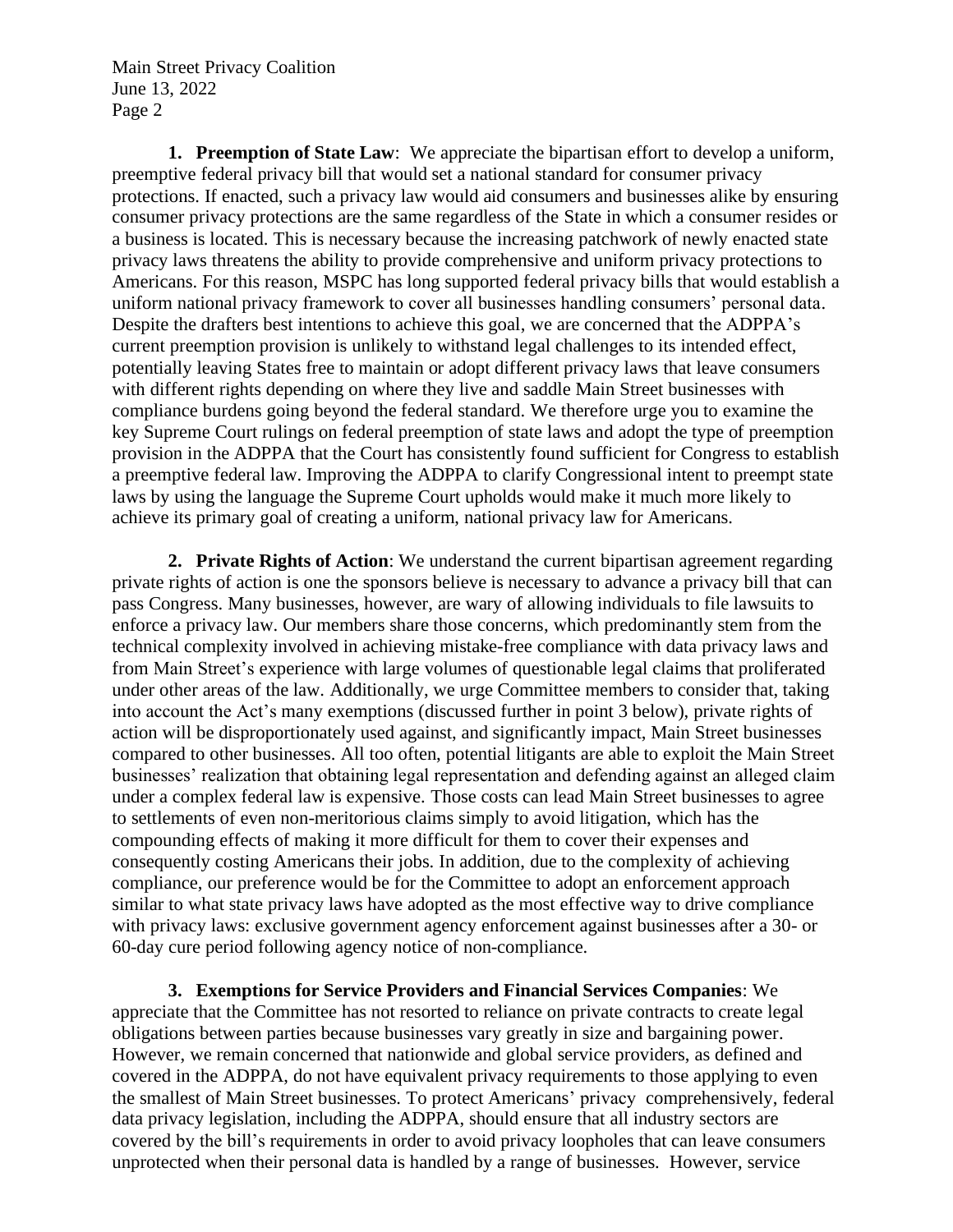Main Street Privacy Coalition June 13, 2022 Page 3

providers remain exempt from providing consumers some aspects of the privacy rights all other covered entities must provide under sections 203 and 204, and financial services companies are deemed in compliance with all provisions despite not having equivalent ones under federal banking law. For example, section 203 requires covered entities to provide consumers' with privacy rights to access, correct or delete their personal information, and section 204 requires them to first obtain consumers' affirmative consent before transferring their sensitive personal data. These are privacy requirements that exist nowhere else in federal privacy law and should be required of all businesses in the ADPPA.

These exemptions for service providers predominantly extend to businesses in the telecommunications, cable and technology sectors, and we believe the ADPPA could be improved in this regard to better protect Americans' privacy. For example, the ADPPA should be modified to meet the principle that each business handling consumers' personal data should have statutory requirements to do what is in that business's control to protect consumers' data privacy as required in the legislation. This would avoid making consumer-facing businesses responsible for the privacy violations by businesses that "serve" them – many of which are larger businesses they cannot control – including nationwide and global service providers. If the ADPPA adopts this approach, it would more effectively secure the consumer rights it establishes and would treat industry sectors fairly by making them responsible for their own conduct, not exposing them to liability for privacy violations by their business partners, including contractors, franchises and other businesses – a key MSPC principle.

MSPC members are also concerned with the exemption for financial institutions and other entities subject to the Gramm-Leach-Bliley Act (GLBA) from the consumer privacy protections in the ADPPA. We urge the Committee to recognize that GLBA is a 1999 federal law that is significantly outdated in its extremely narrow privacy protections, which do not provide anything close to the privacy protections that the ADPPA would impose on non-exempt "covered entities." For instance, GLBA only requires that an entity sharing consumer financial data with unaffiliated third parties for marketing purposes provides an annual opt-out notice in writing, which most consumers likely never read. GLBA does not, however, require any access, correction or deletion of consumers' financial data upon request, as the ADPPA would require of every other consumer-facing business on Main Street. GLBA also does not require affirmative opt-in consent of customers before transferring sensitive financial information to unaffiliated third parties. The ADPPA's exemptions for financial institutions and other entities subject to GLBA permit these select consumer-facing businesses – ones with the most sensitive financial information – to avoid the bills' privacy requirements and, unless amended, the bill will leave consumers' financial information unprotected while providing a false sense of security that consumers are fully covered.

**4. Preserving Customer Loyalty Rewards and Benefits**: It is clear that Americans overwhelmingly want customer loyalty programs that provide rewards, discounts and other benefits to remain legal.<sup>2</sup> Generally, the four States that have enacted privacy laws of general application since California's 2018 law have all found ways to sufficiently preserve these programs that consumers desire by protecting the ability of businesses to continue to offer better

<sup>&</sup>lt;sup>2</sup> According to a survey by Bond Brand Loyalty Inc., 79% of consumers say loyalty programs make them more likely to continue doing business with brands that offer them, and 32% of consumers strongly agree that a loyalty program makes their brand experience better. Bond Brand Loyalty Inc., [The Loyalty Report](https://cdn2.hubspot.net/hubfs/352767/TLR%202019/Bond_US%20TLR19%20Exec%20Summary%20Launch%20Edition.pdf) (2019).